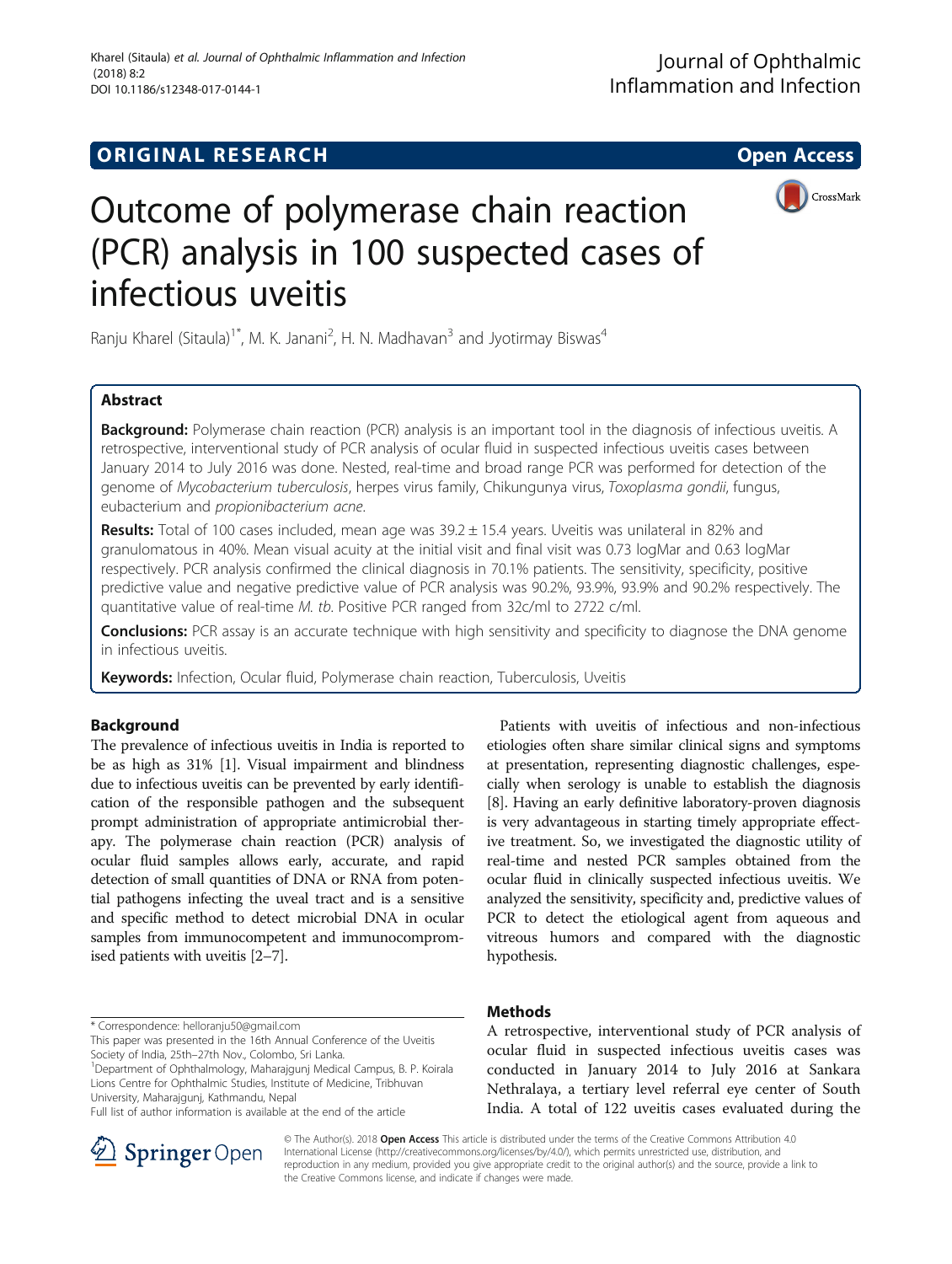study period were identified, but 22 cases had incomplete documentation and so were excluded.

Detailed ocular and systemic history and complete eye examination was performed. Snellen VA was converted to logarithm of the minimum angle of resolution (logMar) units for analysis. The tailored laboratory investigations were performed as needed to support the diagnosis. Demographic profile presenting visual acuity and final visual acuity after treatment was noted.

The uveitis cases suspected of infectious origin were placed for aqueous or vitreous tap for PCR analysis. Nested PCR for detection of human herpes simplex virus (HSV1 and 2), varicella zoster virus (VZV), cytomegalovirus (CMV), Propionibacterium acnes, Toxoplasma gondii, Mycobacterium tuberculosis, eubacterial genome, and panfungal genome was performed. And real-time PCR for detection of Mycobacterium tuberculosis was performed where tuberculosis DNA detection was done using MPB64 and IS6110 genome. Based on the phonotypic appearance, the appropriate treatment was commended pending the results of PCR testing. When indicated by the subsequent PCR results, the treatment was changed.

All works were performed in an ISO-15189-accredited molecular laboratory. PCR results were reported as detected or not detected within 48–72 h. The diagnosis was called "confirmed" if the PCR analysis detected the same microbes suspected before the PCR analysis, "altered" if the genome other than suspected was identified, and "negative" if any microbial genome not identified.

### Processing of clinical samples

Aqueous humor (AH) samples (150–200 μl) were collected aseptically in a tuberculin syringe with a 30-gauge needle, under aseptic precautions by a single ophthalmologist as an outpatient department (OPD) procedure, and undiluted vitreous humor (VH) samples were obtained by a 23-gauge needle pars plana vitrectomy in an operation theater. The samples were transferred onto pre-sterilized microfuge tubes and stored at − 20 °C for DNA extraction.

## DNA extraction

Leukocytes of the buffy coat suspended in 100 μl of aqueous were subjected for DNA extraction following the manufacturer's instructions of QIAGEN DNA extraction kit, Hilden, Germany.

## Polymerase chain reaction for detection of infectious agents

PCR testing was performed for the commonest causative organisms, namely, CMV, HSV type1 and type2, VZV, T. gondii, M. tuberculosis, P. acnes, Eubacterium, and Panfungus genome using previously published primer sequences.

To detect the DNA for bacterial species and fungus, broad-range PCRs were performed targeting16S ribosomal DNA and 18S ribosomal DNA, respectively, in accordance with our previously reported methodology.

The PCR mixture (50 μl) contained 100 mM of dNTP mixture,  $10 \times PCR$  buffer with 15 mM MgCl2, 1  $\mu$ M of each forward and reverse primer, and 3 U/μl Taq DNA polymerase. Ten microliters of extracted positive control or test sample DNA was added to the first round PCR reaction mixture. For the second round amplification, 5 μl of the first round product was added to the 50 μl of the PCR mix containing 10 mM of each dNTP,  $10 \times$  buffer, 1 μM of each forward and reverse primer, and Tag DNA polymerase. Two controls (one reagent control and another one serves as reaction control) were included in each PCR run. The PCR results were considered valid only when the reagent controls were negative and the specific amplified product was obtained with the positive controls. To prevent contamination DNA extraction, PCR cocktail preparation, amplification, and analysis of results were carried out in physically separated rooms. The M. tuberculosis load was estimated in the DNA extracts of test samples using a commercial kit—Geno-sen's M. tuberculosis Real Time PCR kit (Genome Diagnostics Pvt. Ltd)—and the assay was performed on Rotor Gene (Hilden, Germany) real-time PCR equipment based on Taqman principle.

## Positive controls

DNA was extracted from Mycobacterium tuberculosis strain H37Rv, herpes simplex virus (HSV) 1—ATCC VR 733, herpes simplex virus (HSV) 2 ATCC 753167, cytomegalovirus (CMV)—ATCC 169, varicella zoster virus (VZV)—ATCC Oca strain, Toxoplasma gondii— ATCC 50869, Eubacteria (Propionibacterium acnes lab isolate), and fungus (Candida albicans) ATCC 90028. All the standard strains are maintained in the laboratory.

## Detection of amplified products

Visualization of PCR product was done by subjecting 10 μl of amplified reaction mixture to electrophoresis on a 2% agarose gel incorporating 5 μg ml of ethidium bromide in 1× Tris-Borate buffer (pH 8.2–8.6) and documented on gel documentation system (Vilber Lourmat, France).

Initial pre-PCR diagnoses were established on the basis of history, clinical findings, and investigation results. The major outcomes considered were the correlation of the pre-PCR diagnosis with the PCR results and change in treatment modality. The sensitivity and specificity of PCR was calculated based on the final diagnoses derived from the clinical course response to treatment and results of ancillary investigations. Positive predictive value (PPV) and negative predictive value (NPV) for PCR testing were also calculated and derived using Bayes' [theorem](https://en.wikipedia.org/wiki/Bayes%27_theorem).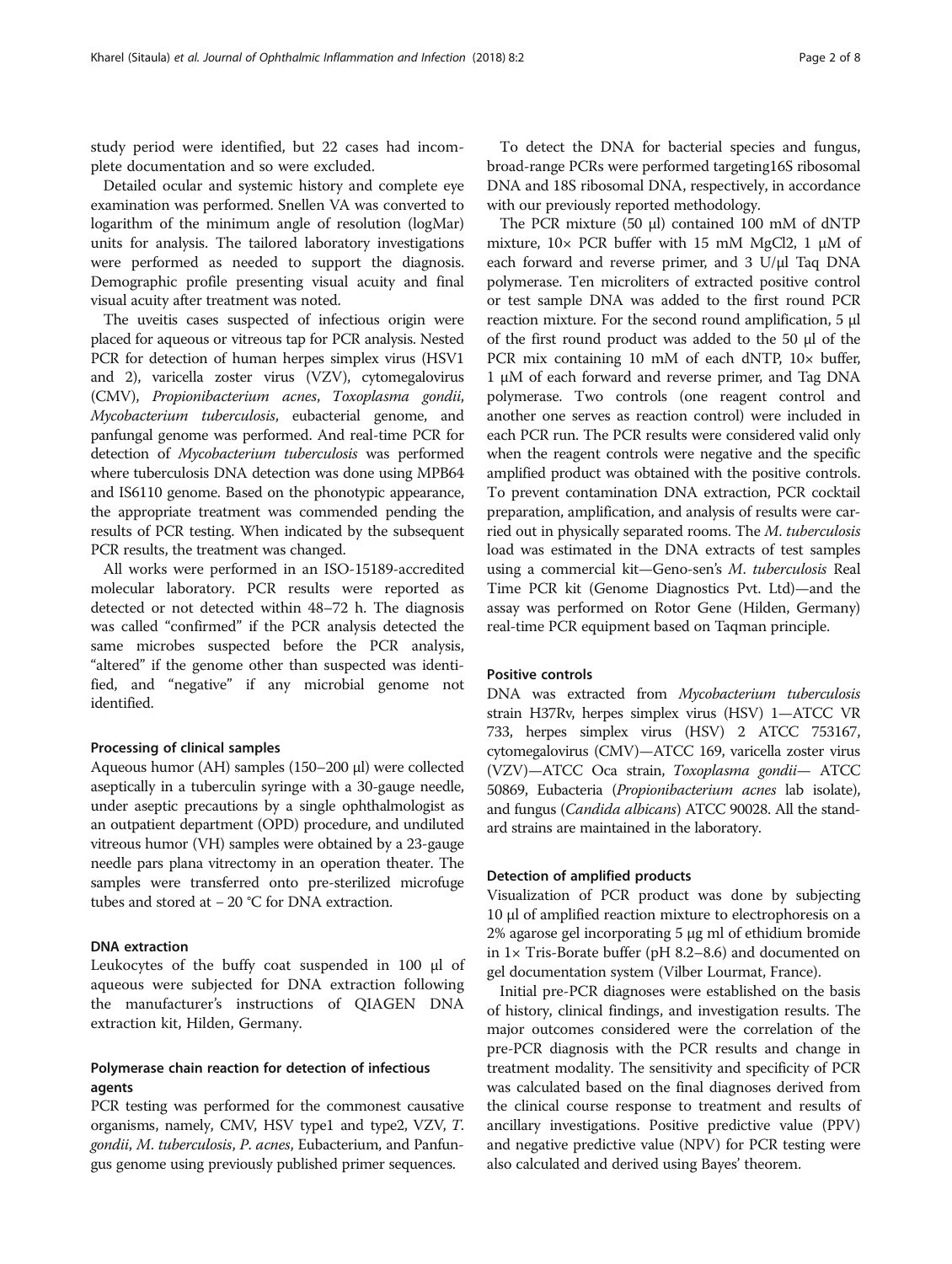The treatment consisted of anti-tubercular therapy (ATT) for 9 months for ocular tuberculosis, intravenous acyclovir, or oral valacyclovir for 90 days in HSV or VZV retinitis. Oral valgancyclovir was considered for CMV retinitis and oral clindamycin 6 weeks in ocular toxoplasmosis and broad-range antimicrobials in endophthalmitis. Oral corticosteroid was considered whenever required.

Approval from institution ethics committee was taken and adherence to the tenets of Declaration of Helsinki maintained. Descriptive statistics were computed and statistical software (SPSS 14) was used for univariate and multivariate analysis and for the logistic regression analysis;  $p$  value  $<0.05$  was considered to be significant. The 95% bootstrapped confidence intervals were computed for all summary statistics. A chi-square test and paired  $t$  test was used to compare sensitivity values. Stepwise regression method was used to determine the significant predictors for final visual acuity. Then, multiple regression models were used to predict final visual acuity with different types of uveitis.

## Results

A total of 100 uveitis patients who underwent ocular fluid PCR analysis were included in the study.

## Demographic profile

The mean age was  $39.2 \pm 15.4$  years, the range being 9– 72 years. The male were 52% and female were 48%. There was unilateral involvement in 82% and bilateral in 18% of the cases. The demographics and the clinical features of the patients are shown in Table 1.

Mean visual acuity at presentation was 0.73 logMar unit and the mean intraocular pressure was  $15.56 \pm 3.76$  mmHg. Among these 100 cases subjected for ocular fluid PCR analysis, posterior uveitis was the most prevalent type (38%) followed by anterior uveitis (34%).The classification of various types of uveitis are given in Table 1. There were 37% patients who had an acute episode of uveitis, 30% with chronic uveitis, and recurrent uveitis in 33%.

## Initial clinical diagnoses

Initial pre-PCR diagnoses were established based on the history, clinical findings, and investigation results. The commonest type of uveitis subjected for PCR was posterior uveitis (38%). The commonest suspected infectious etiology was tuberculosis (37.1%) followed by viral uveitis (23.8%) which is shown in Table [2.](#page-3-0)

## PCR results

Among 100 eyes of 100 patients, PCR analysis confirmed the initial clinical diagnosis in 70.1% patients. The correlation of pre- and post-PCR diagnoses is depicted in Table [2](#page-3-0). But PCR altered our treatment in 17.7%. The overall sensitivity and specificity of PCR analysis of ocular fluid was

| Age                              | Mean                               | $39.2 \pm$<br>15.4 years |  |  |
|----------------------------------|------------------------------------|--------------------------|--|--|
|                                  | Range                              | 9-72 years               |  |  |
| Gender                           | Male                               | 52%                      |  |  |
|                                  | Female                             | 48%                      |  |  |
|                                  | Ratio                              | 1.08                     |  |  |
| Affected eye                     | Unilateral                         | 82%                      |  |  |
|                                  | Bilateral                          | 18%                      |  |  |
| Site of PCR                      | Aqueous tap                        | 98%                      |  |  |
|                                  | Vitreous tap                       | 2%                       |  |  |
| Mean presenting visual<br>acuity | 0.73 logMar unit                   |                          |  |  |
| Keratic precipitates             | Fine KPs                           | 36%                      |  |  |
|                                  | Mutton fat KPs                     | 18%                      |  |  |
|                                  | No KPs                             | 50%                      |  |  |
| Anterior chamber cells           | Present                            | 56%                      |  |  |
|                                  | Absent                             | 44%                      |  |  |
| Vitreous cells                   | Present                            | 46%                      |  |  |
|                                  | Absent                             | 54%                      |  |  |
| According to anatomical          | Anterior uveitis                   | 34%                      |  |  |
| site                             | Intermediate uveitis               | 17%                      |  |  |
|                                  | Posterior uveitis                  | 38%                      |  |  |
|                                  | Panuveitis                         | 4%                       |  |  |
|                                  | Anterior + intermediate<br>uveitis | 7%                       |  |  |
| According to duration            | Acute uveitis                      | 37%                      |  |  |
|                                  | Chronic uveitis                    | 30%                      |  |  |
|                                  | Recurrent uveitis                  | 33%                      |  |  |
| According to pathology           | Granulomatous uveitis              | 40%                      |  |  |
|                                  | Non-granulomatous uveitis          | 60%                      |  |  |
| According to anatomical          | Anterior uveitis                   | 34%                      |  |  |
| site                             | Intermediate uveitis               | 17%                      |  |  |
|                                  | Posterior uveitis                  | 38%                      |  |  |
|                                  | Panuveitis                         | 4%                       |  |  |
|                                  | Anterior + intermediate<br>uveitis | 7%                       |  |  |

### Table 1 Demographics profile and clinical features

found to be 90.2 and 93.9%, respectively. The PPV, defined as the likelihood of having disease related to the tested infectious agent given positive PCR results, was 93.9% and NPV, defined as the likelihood of not having the specified disease given negative PCR results, was 90.2% in the overall analysis (Table [3\)](#page-3-0). The sensitivity, specificity, and predictive values of the individual organism were also analyzed (Table [4](#page-4-0)) and the agarose gel electrophotogram of detection of various DNA genomes shown in Figs. [1](#page-4-0), [2](#page-5-0), [3,](#page-5-0) and [4.](#page-6-0) Realtime PCR was done for *M. tuberculosis* and this showed the quantitative value ranging from 32 to 2722 c/ml.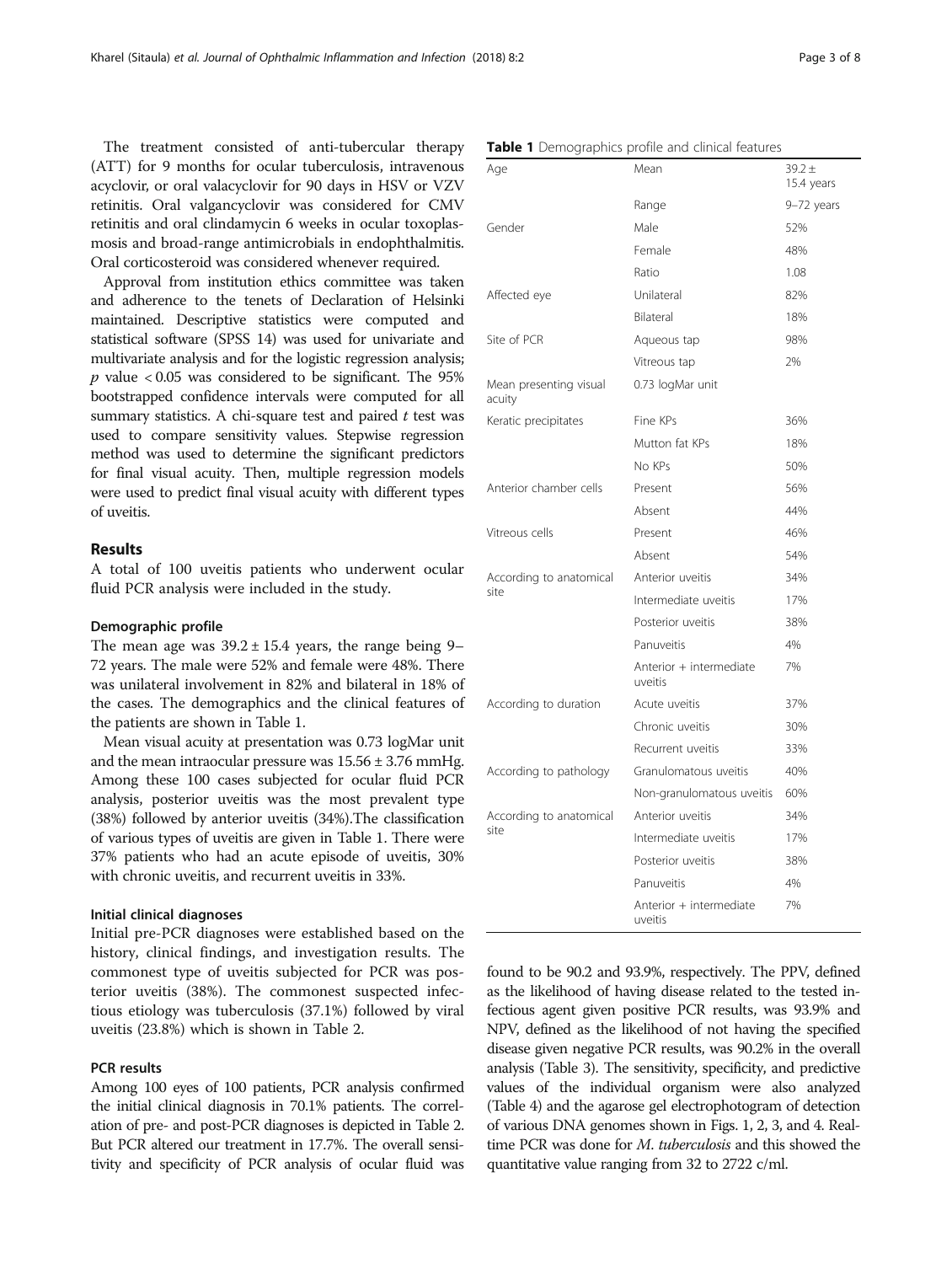| Pre-PCR diagnoses                 | No. | <b>MPB64/</b> | <b>HSV</b> | <b>HSV</b> | VZV            | <b>CMV</b>    |              | Р. |                |   | Eubacterium Panfungus Chikunguniya |         | Positive PCR   |
|-----------------------------------|-----|---------------|------------|------------|----------------|---------------|--------------|----|----------------|---|------------------------------------|---------|----------------|
|                                   |     | IS6110        |            | -2         |                |               | gondii acnes |    |                |   |                                    |         | No. Percentage |
| Tubercular uveitis                | 39  | 28            |            |            |                |               |              |    |                |   |                                    | 28      | 71.8           |
| Acute retinal necrosis            | 23  |               | 3          |            | $\overline{7}$ |               |              |    |                |   |                                    | 14      | 60.8           |
| Chronic post op endophthalmitis 9 |     |               |            |            |                |               |              |    | $\overline{4}$ | 3 |                                    | 9       | 100            |
| Toxoplasmosis                     |     |               |            |            |                |               | $\mathbf 0$  |    |                |   |                                    | $\circ$ | $\mathbf 0$    |
| CMV retinitis                     |     |               |            |            |                |               |              |    |                |   |                                    | 2       | 100            |
| Chikunguniya uveitis              |     |               |            |            |                |               |              |    |                |   |                                    |         | 100            |
| Non-specific etiology             | 21  |               | 2          |            |                |               |              |    |                |   |                                    | 5       | 23.8           |
| <b>TOTAL</b>                      | 100 | 29            |            |            | 8              | $\mathcal{L}$ | $\Omega$     |    | $\overline{4}$ | 3 |                                    | 70      | 100            |

<span id="page-3-0"></span>Table 2 Correlation of pre-PCR diagnosis with post-PCR results

The visual acuity at presentation was correlated with the visual acuity at the final follow-up. Mean visual acuity at initial visit and final visit was 0.73 and 0.63 logMar unit, respectively, using  $t$  test. Though the vision improved, no significant  $p$  value change was noted.

The stepwise regression method was used to determine the significant predictors for final visual acuity. Then, multiple regression model was used which revealed intermediate uveitis and panuveitis as important predictors for final visual acuity. The ANOVA test of regression model showed that presence of intermediate uveitis and panuveitis was directly related with decline in final visual acuity by 0.491 + 0.646 logMar unit and 0.491 + 0.983 logMar unit. The coefficient of determination showed  $R2 =$ 0.06.9% which meant that only 6.9% of the variation in the dependent variable is explained by the model, while the remaining 93.1% is left unexplained.

The collection of the aqueous fluid was done safely in the outpatient department (OPD) and only one eye had complication in form of hyphema.

## Discussion

This study was conducted to ascribe the pathogen distribution based on ocular fluid PCR testing of patients with suspected infectious uveitis because incorrect diagnosis can lead to potential ocular morbidity and drug-related health hazard [[5](#page-7-0)].

In Japan [[9](#page-7-0)], 66.5% were identified with specific uveitic etiologies consisting of non-infectious diseases (50.1%)

Table 3 The sensitivity, specificity, and predictive values of PCR test

| Parameters                | Value (%) | 95% confidence<br>interval |
|---------------------------|-----------|----------------------------|
| Overall sensitivity       | 90.2      | 78.59 to 96.74%            |
| Overall specificity       | 93.9      | 83.13 to 98.72%            |
| Positive predictive value | 93.9      | 83.13 to 98.72%            |
| Negative predictive value | 90.2      | 78.59 to 96.74%            |
|                           |           |                            |

and infectious diseases (16.4%). Latest studies from India have shown the prevalence of infectious uveitis to be as high as 31% [[1\]](#page-7-0).

As the posterior uvea is the most common location of infection, posterior uveitis is commonly associated with infectious origin, but the anterior uveitis often has idiopathic origin so commonest indication for ocular fluid tap for PCR analysis in our series too was posterior uveitis (38%). However, analysis of aqueous was more commonly performed because anterior chamber tap is a less invasive and hazardous procedure than the vitreous aspiration and can also be performed in the OPD.

The gold standard used in this study was the final clinical diagnosis after consideration of all data, including the PCR results and response to treatment. With the help of PCR, initial clinical diagnosis was confirmed in 70.1% but was altered in 17.7% after PCR testing. The initial pre-PCR clinical diagnosis was uncertain in 21 cases. This was due to difficulty in diagnosis in presence of posterior synechiae and significant vitritis. Among these, the PCR confirmed the diagnosis in five cases (23.8%).

Using comprehensive PCR system, Sugita et al. reported the sensitivity, specificity, PPV, and NPV of PCR for the diagnosis of infectious ocular diseases as 91.3, 98.8, 98.5, and 92.4%, respectively [[10](#page-7-0)]. Though we had used the uniplex PCR system, the sensitivity was 90.2%, specificity was 93.9%, PPV was 93.9%, and NPV was 90.2%. These results are very comparable and shows that the uniplex PCR performed in a standardized manner can yield as reliable results as comprehensive or multiplex PCR.

Our sensitivity and specificity results were comparable to Harper et al.'s study where the PCR analysis for posterior segment infectious uveitis had sensitivity of 81% and specificity of 97% [\[11](#page-7-0)]. But NPV in their study [[12](#page-7-0)] was low (68%) compared to ours. PPV and NPV are primarily dependent on the prevalence of disease; therefore, these numbers can vary with the clinical setting.

In some cases, diagnostic vitrectomy will remain the most appropriate diagnostic strategy because it allows access to greater quantities of intraocular fluid and to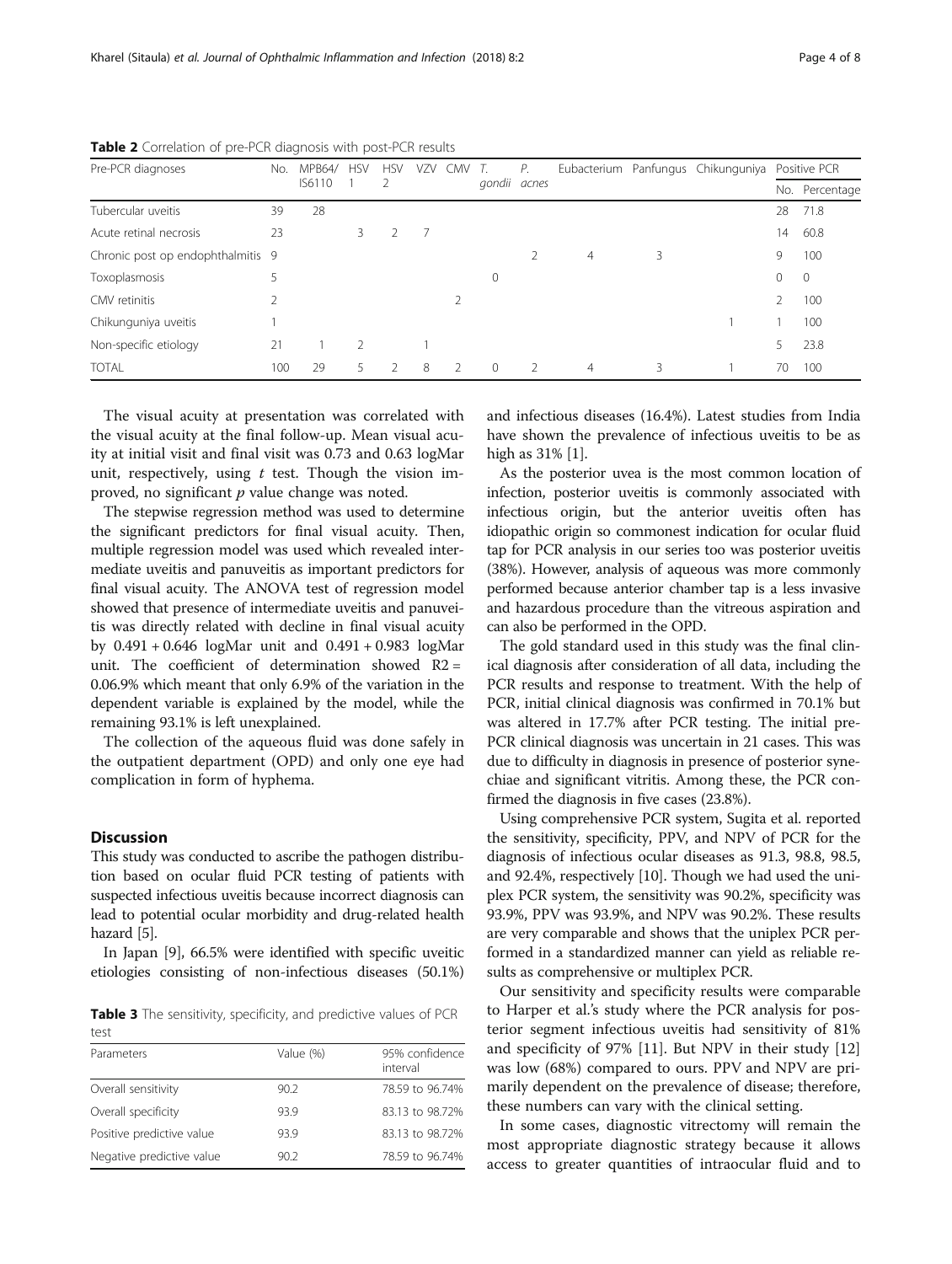| Organisms               | Sensitivity (%) | Specificity (%) | Positive predictive value (%) | Negative predictive value (%) |
|-------------------------|-----------------|-----------------|-------------------------------|-------------------------------|
| Mycobacterium           | 71.4            | 76.77           | 54                            | 98.7                          |
| <b>CMV</b>              | 100             | 71              | 15.4                          | 100                           |
| HSV <sub>1</sub>        | 100             | 74.4            | 23                            | 100                           |
| HSV <sub>2</sub>        | 100             | 71.8            | 15.4                          | 100                           |
| <b>VZV</b>              | 71.43           | 78.1            | 41.7                          | 92.6                          |
| Toxoplasma gondii       | 0               | 66.7            | 0                             | 100                           |
| Fungus                  | 66.67           | 50              | 66.7                          | 50                            |
| Propionibacterium acnes | 100             | 50              | 50                            | 100                           |
| Eubacterial             | 75              | 0               | 75                            | $\mathbf 0$                   |

<span id="page-4-0"></span>Table 4 Individual organism sensitivity, specificity, and predictive value

tissue specimens for cytological analysis, flow cytometry, and retinochoroidal biopsy [[12\]](#page-7-0). However, we could not perform the comparison between the utility of aqueous PCR versus vitreous PCR analysis in our study due to limited number of cases of vitreous biopsy.

PCR has a very low false-positive rate when used on ocular fluids. In fact, false-positive results are possible from contamination and false-negative results are possible from polymorphism, specimen degradation, or failure to sample in the acute stages of disease [\[13](#page-7-0)]. But the use of positive and negative controls in our PCR laboratory had reduced the burden of false-positive and false-negative results.

Early in 1999, Arora et al. evaluated the role of PCR for detection of Mycobacterium tuberculosis in the aqueous humor samples obtained from eyes with active uveitis and showed that it can be effectively used for the diagnosis of intraocular tuberculosis [\[14\]](#page-7-0) which was

supported by the review report by Gupta et al. [[15\]](#page-7-0) As culture of mycobacterium is difficult and time consuming, presently, the use of real-time PCR has helped a lot to establish ocular TB, and our study too proved PCR to be an important tool for rapid detection of the mycobacterial genome in suspected tubercular uveitic cases with a sensitivity of 71.4% and specificity of 76.8% and the quantitative value of real-time M. tuberculosis positive PCR ranging from 32 to 2722 c/ml.

Necrotizing herpetic retinitis is a sight-threatening ocular emergency where rapid diagnosis and appropriate treatment with sensitive antiviral agents in the early stage of the disease is a must. PCR on aqueous humor sample allowed identification of the causative agent in ARN from 40% [\[16](#page-7-0)] to 86.4% [[5](#page-7-0)] and these results were similar to our findings.

The first report of use of PCR in ophthalmology in India was by one of our authors [[17\]](#page-7-0) in 1993 for

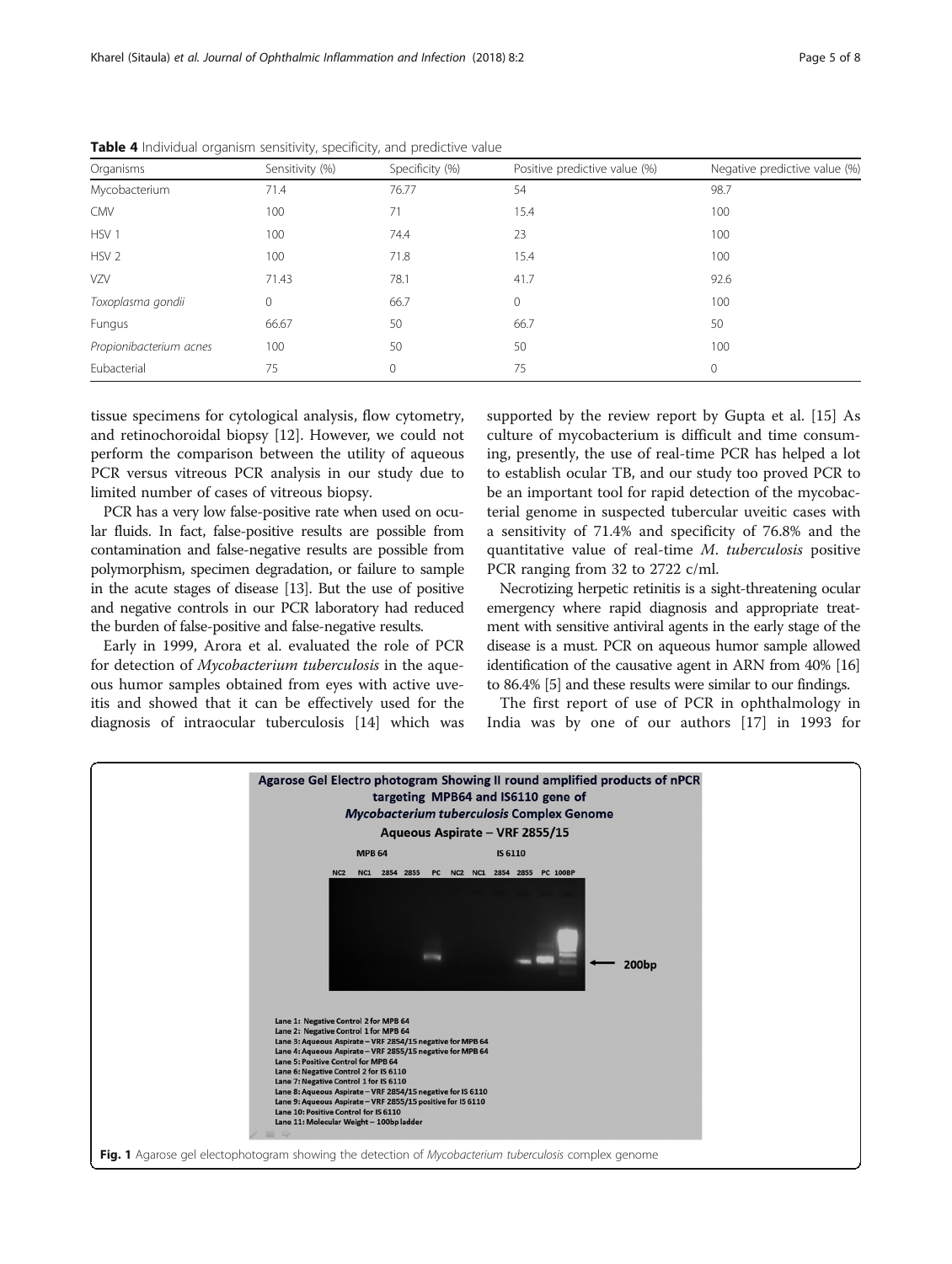<span id="page-5-0"></span>

detection of CMV retinitis then after various literature have shown the PCR sensitivity for CMV retinitis to range from 91 to 95% [[2, 5](#page-7-0), [7](#page-7-0), [18](#page-7-0)], and our present experience showed a sensitivity of 100% and specificity of 71% in CMV retinitis case.

Diagnosis of ocular toxoplasmosis is mainly clinical, and PCR analysis in patients with ocular toxoplasmosis is generally less sensitive than viral retinitis. Studies have shown variable sensitivity ranging from 27 to 85% [[2](#page-7-0), [19](#page-7-0)–[21\]](#page-7-0). Reports from Brazil [[22](#page-7-0)] have shown detection of Toxoplasma gondii DNA in an aqueous sample with qPCR in 37.2%, but in our scenario, out of five cases placed for PCR for identification of Toxoplasma gondii, all of them were negative. This poor sensitivity in detection of Toxoplasma gondii in our experience may be due to the inappropriate timing of test as

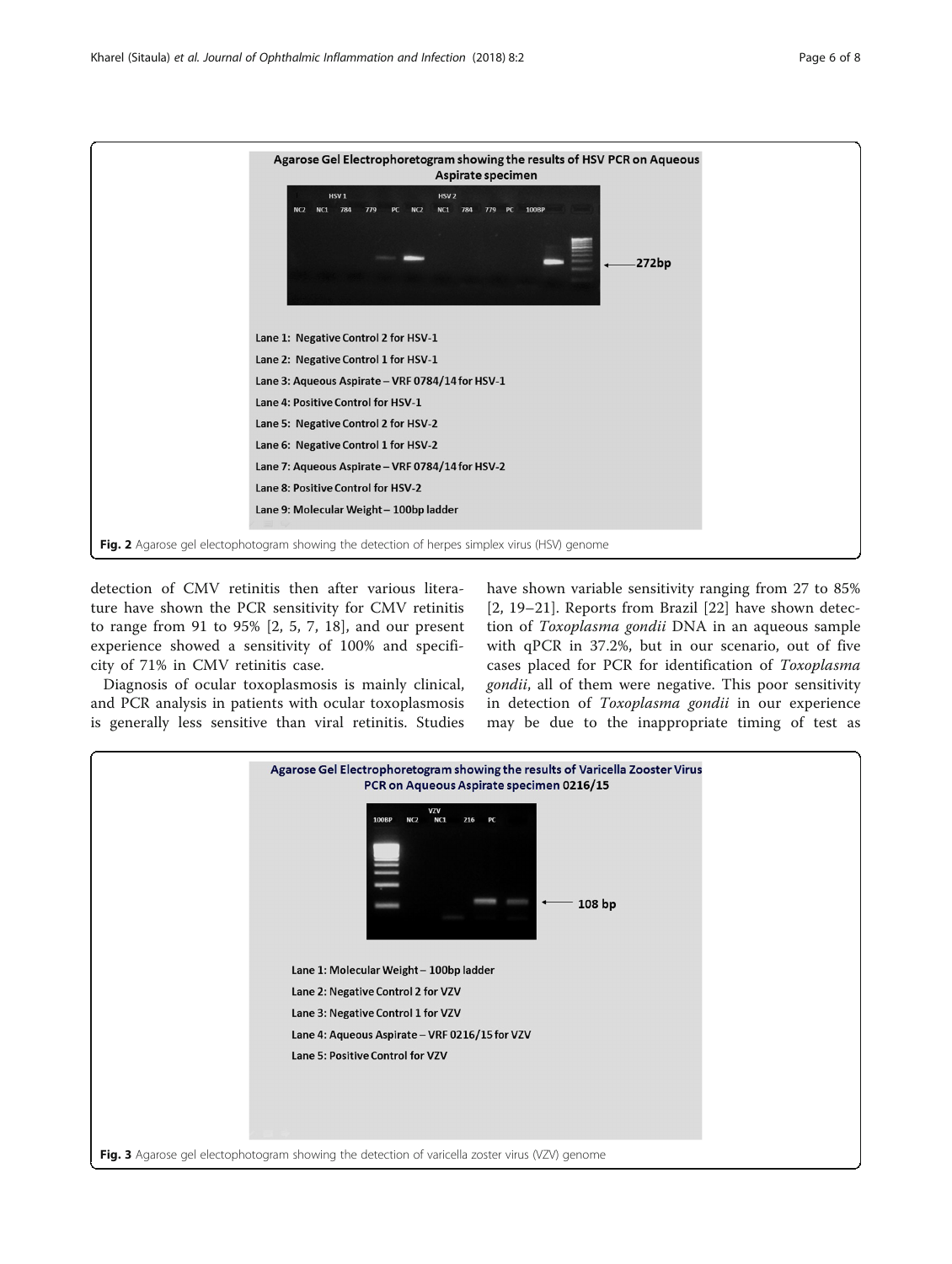<span id="page-6-0"></span>

chances of PCR positivity may be higher in early 2 weeks but we at tertiary level are dealing mainly with referred cases with late presentation. Secondly, this could be due to the difference in the strains of the toxoplasma and the use of in-house PCR primer. But we still believe that ocular toxoplasmosis is a clinical diagnosis and needs no laboratory investigations unless it presents in atypical pattern.

Endophthalmitis is caused by either endogenous or exogenous infection of various pathogens, mostly bacteria or fungi. We had used broad-range PCR test (16S and 18S RNA) and out of nine suspected cases of endophthalmitis, the pathogen were detected in all nine cases (Eubacterium in four, Panfungus in three, and P. acnes in two cases).

The stepwise regression pointed that decline in visual acuity was related in case of intermediate uveitis and panuveitis as compared to anterior and posterior uveitis. The  $p$  value of  $f$  test statistic was < 0.05, indicating that the model is a good fit in predicting final visual acuity.

Overall, PCR analysis in our study proved as an important diagnostic tool to establish, alter, or exclude any infectious etiology of uveitis. But correlation between the DNA load and prognosis still needs to be explained with further studies in future.

The major limitations of our study were retrospective, no controls for comparison, and criteria for performing PCR were not well specified. Moreover, our study was not a population-based study but a tertiary level referral center study which could have resulted in possible selection bias. Also, few patients had short-term follow-up and few had drop out to follow-up.

Another limitation was we did not use multiplex PCR so specific primers were used for individual organism. Hence, the results did not make it possible to include or exclude infections as the potential cause of an ocular disorder in a single attempt. However, multiplex PCR cannot quantitatively measure copy number of genomic DNA. So, comprehensive PCR system consisting of a combination of multiplex PCR and real-time PCR has recently been developed for intraocular fluids with the aim to diagnose infectious uveitis.

## Conclusions

Accurate and timely etiological diagnosis is of utmost importance for the management of patients with uveitis. Though PCR testing of ocular fluid is an invasive procedure, its role in identifying the infectious etiology in uveitis disorders is remarkable, hence should be considered as an adjunct test in any suspected infectious uveitis.

#### Acknowledgements

We are grateful to Mr. Vishwanathan, the statistician of the Biostatistic Department of Medical Research Foundation, for the data analysis and interpretation.

#### Funding

None to disclose.

#### Authors' contributions

RKS and JB were involved in the patient interaction and management. RKS and MKJ were involved in data acquisition and data analysis. MKJ and MHN were involved in performing the PCR analysis from the ocular sample. RKS and JB were involved in the statistical analysis and manuscript preparation. RKS, JB, and MHN worked for editing, literature search, and revising the manuscript. All authors have read and approved the final manuscript.

#### Ethics approval and consent to participate

The study was approved by the institutional ethics committee.

#### Consent for publication

Written informed consent was obtained from the patient.

#### Competing interests

The authors have no financial interest in any of the materials used in the study. The authors alone are responsible for the content and writing of the paper. The authors declare that they have no competing interests.

### Publisher's Note

Springer Nature remains neutral with regard to jurisdictional claims in published maps and institutional affiliations.